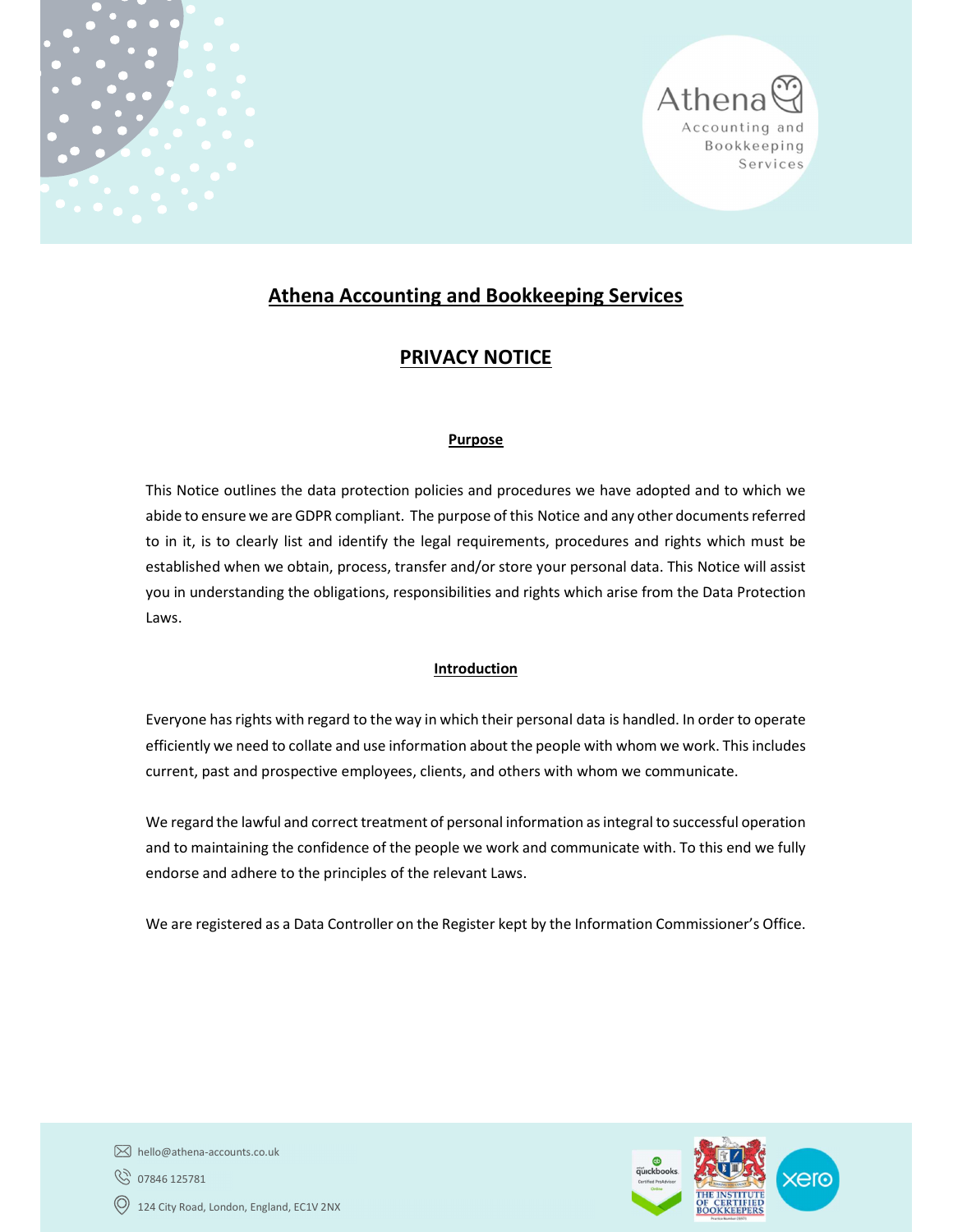

# Definitions in this Privacy Notice

| Data:                      | Information stored electronically, on a computer, server or in certain paper-based<br>filing systems.                                                                                                                                                                                                                                                                                                                                                                                   |
|----------------------------|-----------------------------------------------------------------------------------------------------------------------------------------------------------------------------------------------------------------------------------------------------------------------------------------------------------------------------------------------------------------------------------------------------------------------------------------------------------------------------------------|
| Data<br><b>Controller:</b> |                                                                                                                                                                                                                                                                                                                                                                                                                                                                                         |
|                            | Laura Holmes of Athena Accounting and Bookkeeping Services has determined the<br>purposes for which, and the manner in which, your Personal Data is processed. The<br>Data Controller has overall responsibility for compliance with the Data Protection<br>Laws. Any questions about the operation of this Notice or any concerns that<br>the Notice has not been followed should be referred in the first instance to the Data<br>Controller by email to hello@athena-accounts.co.uk. |
| Data                       |                                                                                                                                                                                                                                                                                                                                                                                                                                                                                         |
| Processor:                 | Any person or organisation that is not a Data User that processes personal data on<br>our behalf and in accordance with our specific instructions. Our staff will be excluded<br>from this definition but, the definition could include suppliers who handle<br>personal data on our behalf.                                                                                                                                                                                            |
| <b>Data</b>                |                                                                                                                                                                                                                                                                                                                                                                                                                                                                                         |
| Subjects:                  | All living individuals about whom we hold Personal Data. All Data Subjects have legal<br>rights concerning the processing and storage of their personal information.                                                                                                                                                                                                                                                                                                                    |
| Data users:                | Our employees whose work involves processing your Personal Data. Data users are<br>responsible for the proper use of the data they process and must protect<br>the data they handle in accordance with this Notice.                                                                                                                                                                                                                                                                     |
| <b>The</b>                 |                                                                                                                                                                                                                                                                                                                                                                                                                                                                                         |
| <b>Enactments:</b>         | The Data Protection Act 1998 (the Act) up to and until 25 May 2018 after which The<br>General Data Protection Regulations 2017 (GDPR) will apply, both of which regulate<br>the way in which all Personal Data is held and processed.                                                                                                                                                                                                                                                   |
| Personal                   |                                                                                                                                                                                                                                                                                                                                                                                                                                                                                         |
| Data:                      | Information which can be used to directly or indirectly identify a living individual.                                                                                                                                                                                                                                                                                                                                                                                                   |
| <b>Processing:</b>         | Any activity in which the data is used, including (but not limited to) obtaining,<br>recording, organising, amending, retrieving, using, disclosing, erasing, destroying<br>and/or holding the data. The term "processing" also includes transferring<br>personal data to third parties.                                                                                                                                                                                                |

**8** 07846 125781



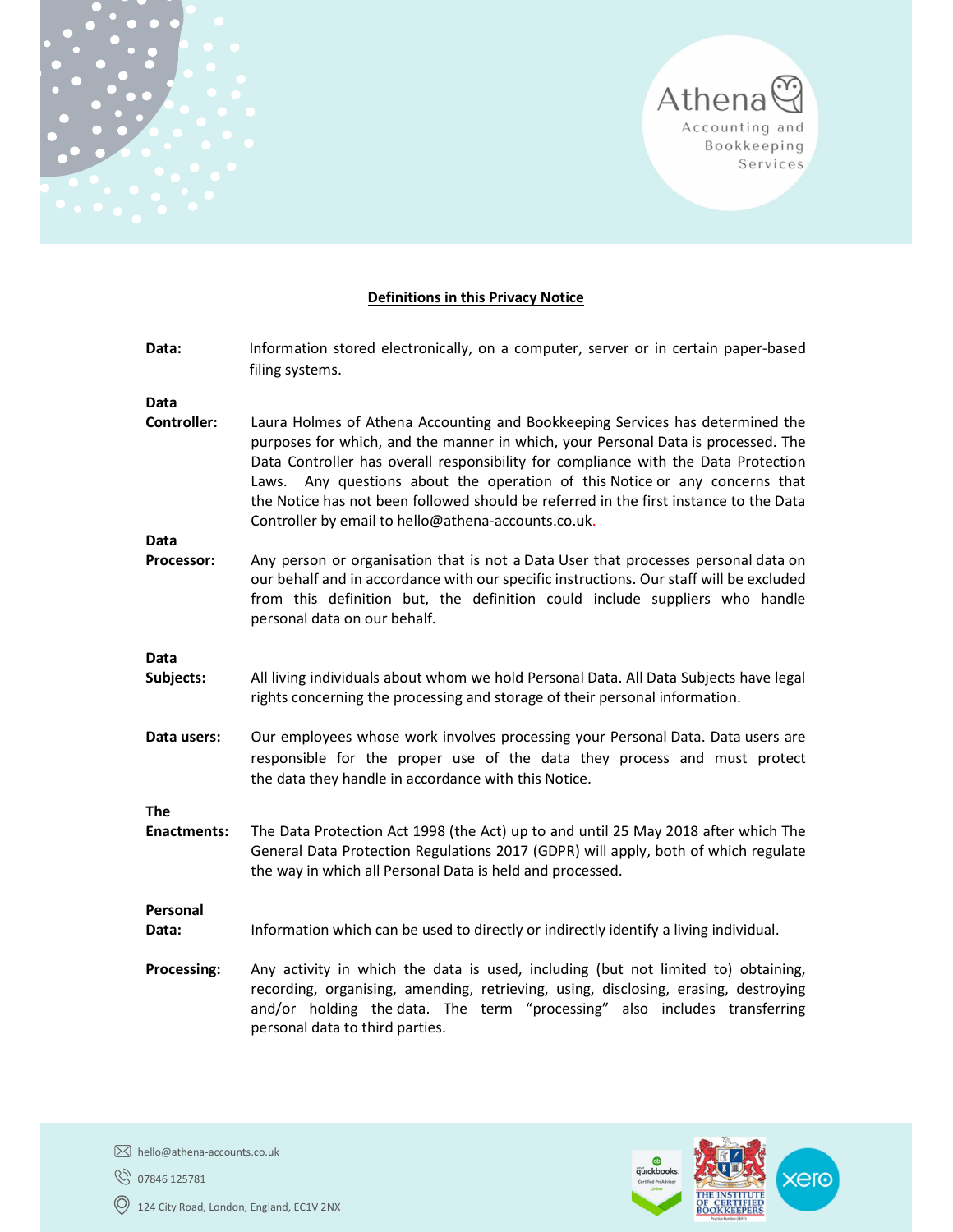



# **Supervisory**

Authority: The Authorised Body which is empowered to govern and manage how the GDPR is implemented and abided by in a particular EU state. In the case of the UK the Supervisory Authority is the: Information Commissioner's Office.

#### Sensitive Personal

Data:

This includes information about a person's race, ethnicity, political opinions, convictions, religion, trade union membership, physical and/or mental health, and sexual preference. Sensitive personal data can only be processed with the express written consent of the person concerned.



hello@athena-accounts.co.uk

**8** 07846 125781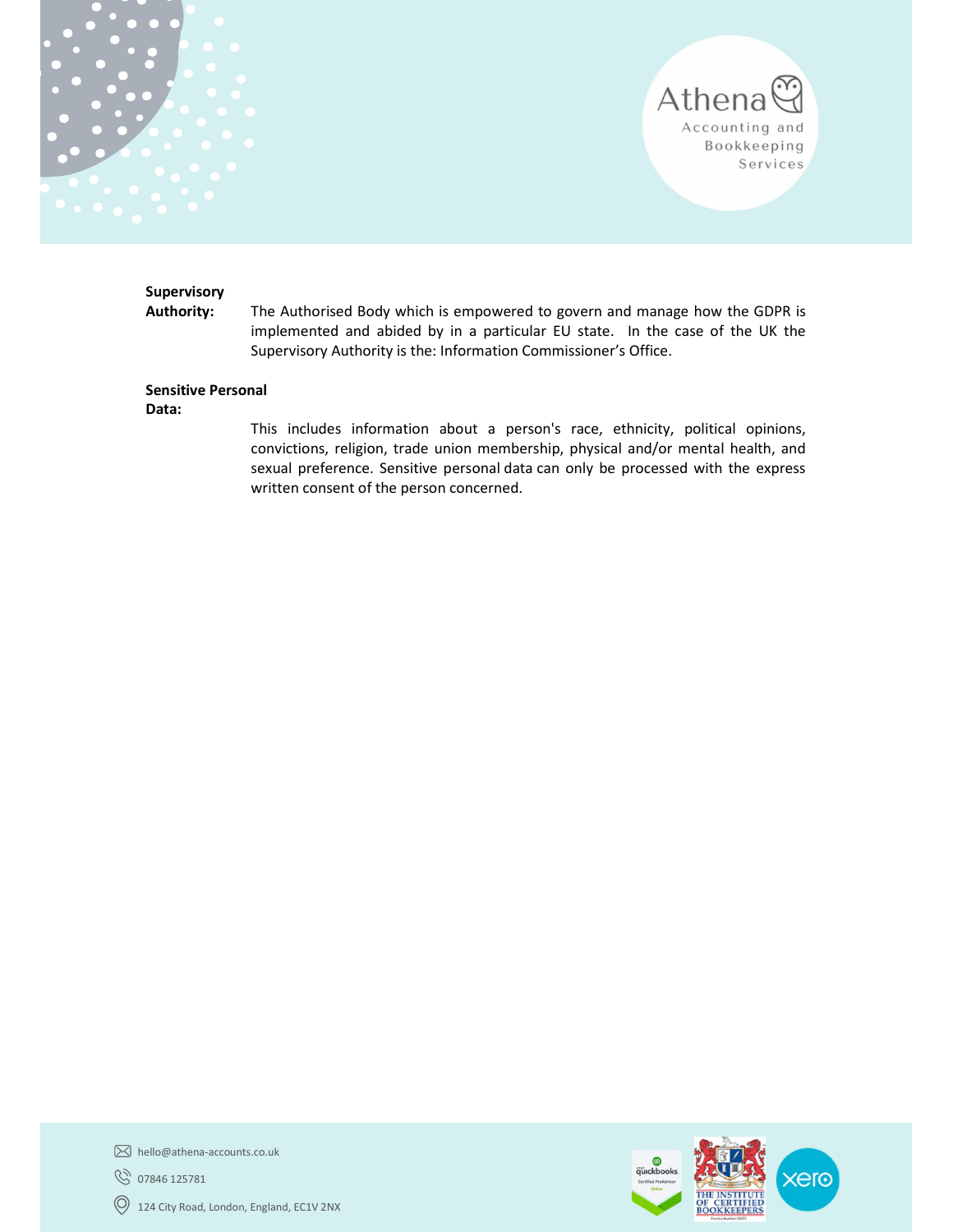



#### Notice Statement

In accordance with the GDPR anyone processing Personal Data must comply with the six principles of good practice. These provide that Personal Data must:

- 1. be processed fairly, lawfully and transparently;
- 2. only be used for the purpose for which it was collected;
- 3. be adequate, relevant and not excessive for the purpose for which it is being processed;
- 4. be accurate and kept up-to-date;
- 5. not be kept longer than necessary to fulfil the purpose of its collection; and
- 6. be kept secure and protected from unauthorised processing, loss, damage or destruction [which includes the data not being transferred to a country or territory outside the European Economic Area unless the Personal Data is adequately protected and/or consent of the Data Subject has been provided].

#### 1. Fair, Lawful and Transparent Processing

For Personal Data to be processed lawfully, the basis for the processing must be one of the legal grounds set out in the Enactments. These include, among other things, your written consent to the processing, or that the processing is necessary for the performance of our bookkeeping contract with you.

In the event we collect Personal Data directly from you, this Notice should assist in informing you about:

- 1.1 The purpose or purposes for which we intend to process your Personal Data.
- 1.2 The types of third parties, if any, with which we may share or disclose your Personal Data.
- 1.3 The means with which you can limit our processing and disclosure of your Personal Data.

If we receive Personal Data about you from other sources, we will provide you with this information as soon as possible thereafter.



hello@athena-accounts.co.uk

07846 125781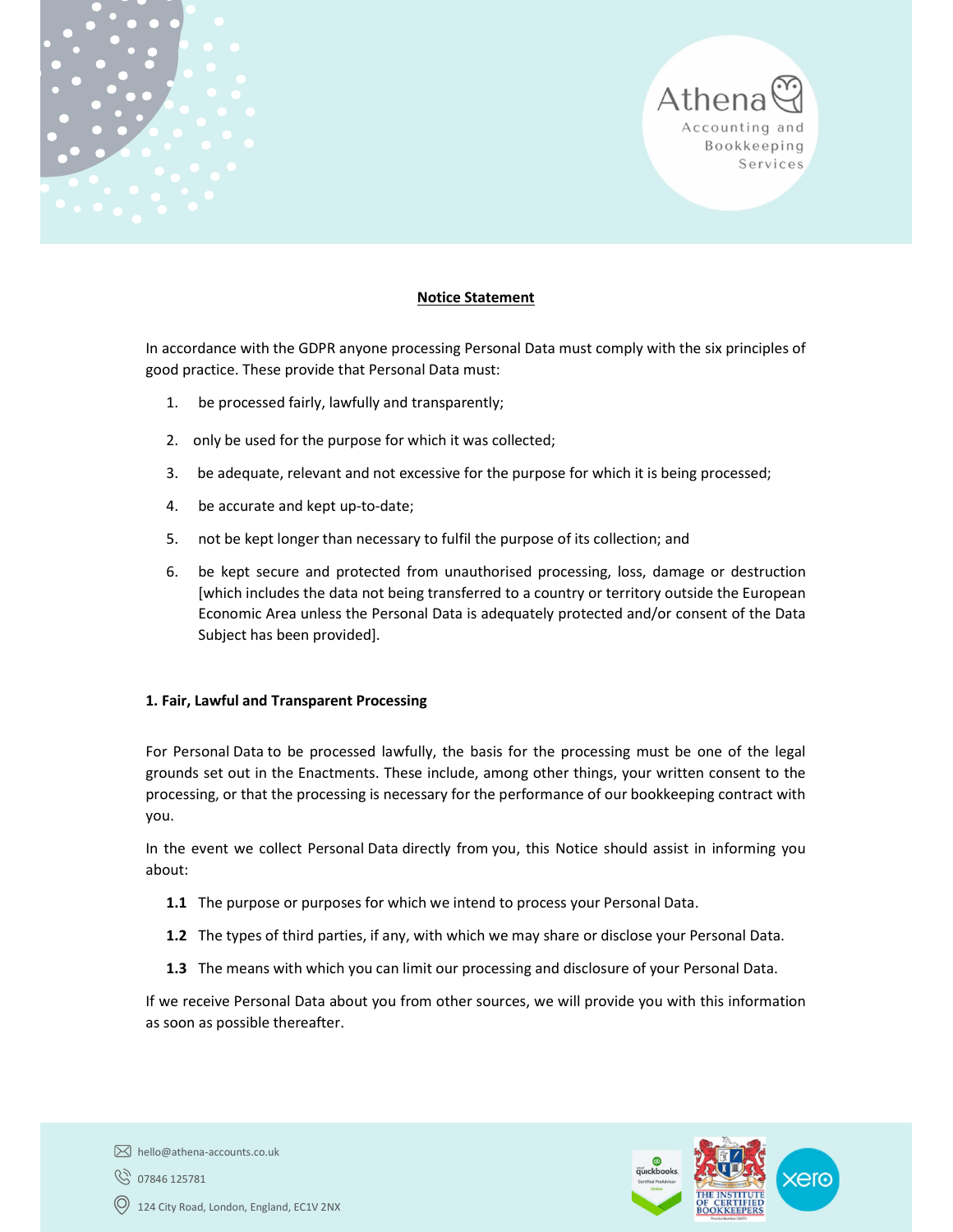



When sensitive personal data is being processed, additional conditions and securities must be in place to ensure protection.

### 2. Processing for Limited Purposes

In the course of our business, we shall process the Personal Data we receive directly from you (for example, by you completing forms, sending us papers or from you corresponding with us by mail, phone, email or otherwise) and your Personal Data which we receive from any other source.

We shall only process your Personal Data to fulfil and/or enable us to satisfy the terms of our obligations and responsibilities in our role as your Bookkeeper or for any other specific purposes permitted by the Enactments. Should we deem it necessary to process your Personal Data for purposes outside and/or beyond the reasons for which it was originally collected, we will contact you first, to inform you of those purposes and our intent and may also apply for your consent.

#### 3. Adequate, Relevant Non-Excessive Processing

We will only collect and process your Personal Data as required to fulfil the specific purpose/s of our contract and agreements with you.

#### 4. Accurate and up to date data

We shall ensure that all Personal Data held is accurate and up to date and will check the accuracy of any Personal Data at the point of collection and at regular intervals afterwards. If you become aware that any of your Personal Data is inaccurate, you are entitled to contact us and request that your Personal Data is amended. We will take all reasonable steps to destroy or amend inaccurate or outof-date data.

# 5. The Timely Processing of the Data

We will not keep Personal Data longer than is necessary for the purpose or purposes for which it was collected. Once Personal Data is no longer required, we will take all reasonable steps to destroy and erase it.



hello@athena-accounts.co.uk

07846 125781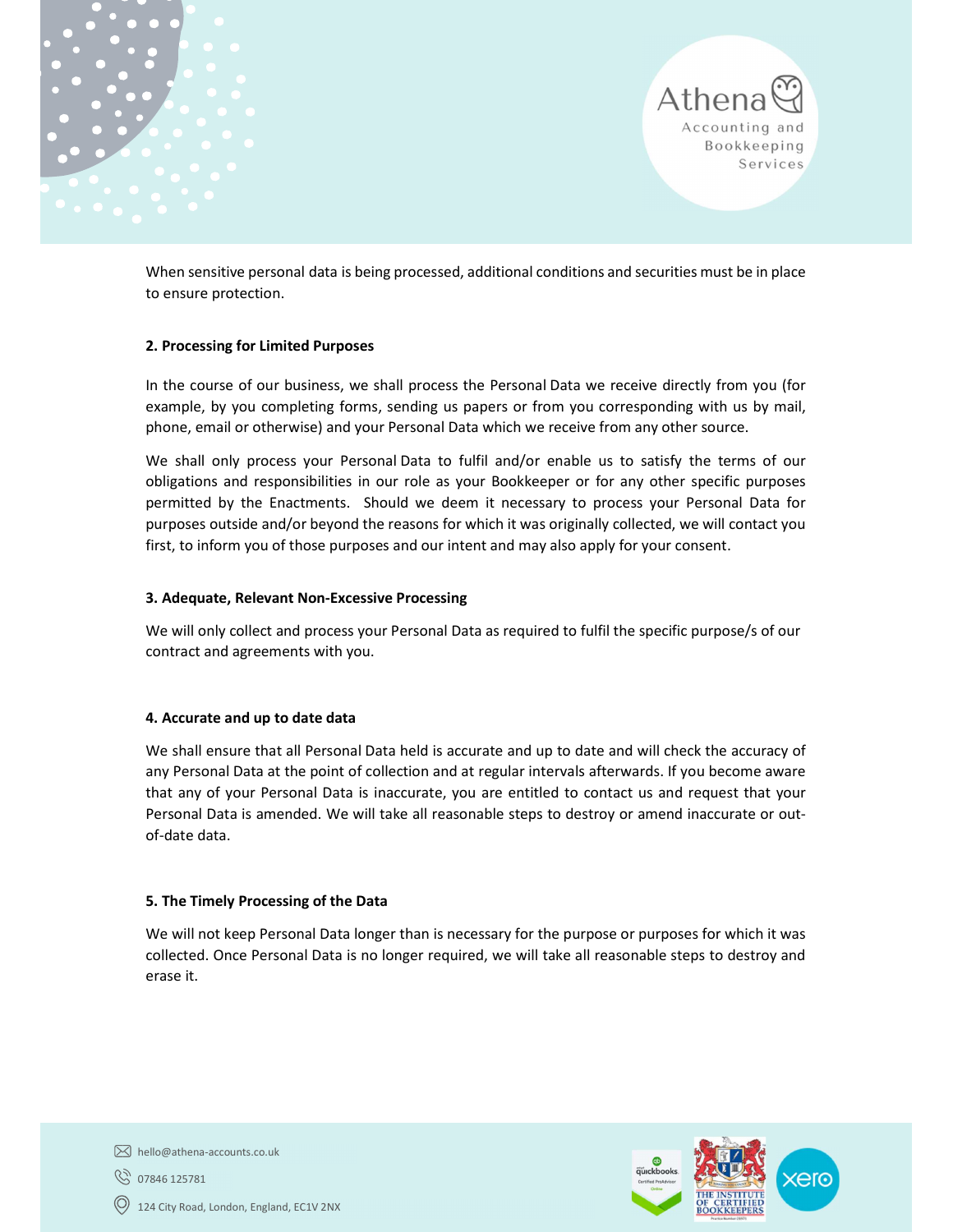



#### 6. Keeping Your Personal Data Secure

Our employees and contracted personnel are bound to our privacy policies, procedures and technologies which maintain the security of all your Personal Data from the point of collection to the point of destruction.

We maintain data security by protecting the confidentiality, integrity and availability of your Personal Data, and when we do so we abide by the following definitions:

- **6.1 Confidentiality:** We ensure that the only people authorised to use your personal data can access it.
- 6.2 Integrity: We will make certain that your Personal Data is accurate and suitable for the purpose for which it is processed.
- 6.3 Availability: We have established procedures which mean only our authorised Data Users should be able to access your Personal Data if they need it for authorised purposes.

We also maintain security procedures which include, but are not limited to:

- 6.4 Secure lockable desks and cupboards. Desks and cupboards shall be kept locked if they hold your personal data.
- 6.5 Methods of disposal. Paper documents containing Personal Data are shredded and digital storage devices shall be physically destroyed when they are no longer required.
- 6.6 Data Users shall be appropriately trained and supervised in accordance with this Notice which include requirements that computer monitors do not show confidential information to passers-by and that Data Users log off from or lock their PC/electronic device when it is left unattended.
- 6.7 Our computers have appropriate password security, boundary firewalls and effective antimalware defences. We routinely back-up electronic information to assist in restoring information in the event of disaster and our software is kept up-to-date with the latest security patches.
- 6.8 One or all of the following measures shall be applied to the personal data held; separating the personal data and/or pseudonymisation and/or the encoding of the data
- 6.9 Our Privacy Manager will ensure that this Notice is kept updated in response to any amendments to the Law.



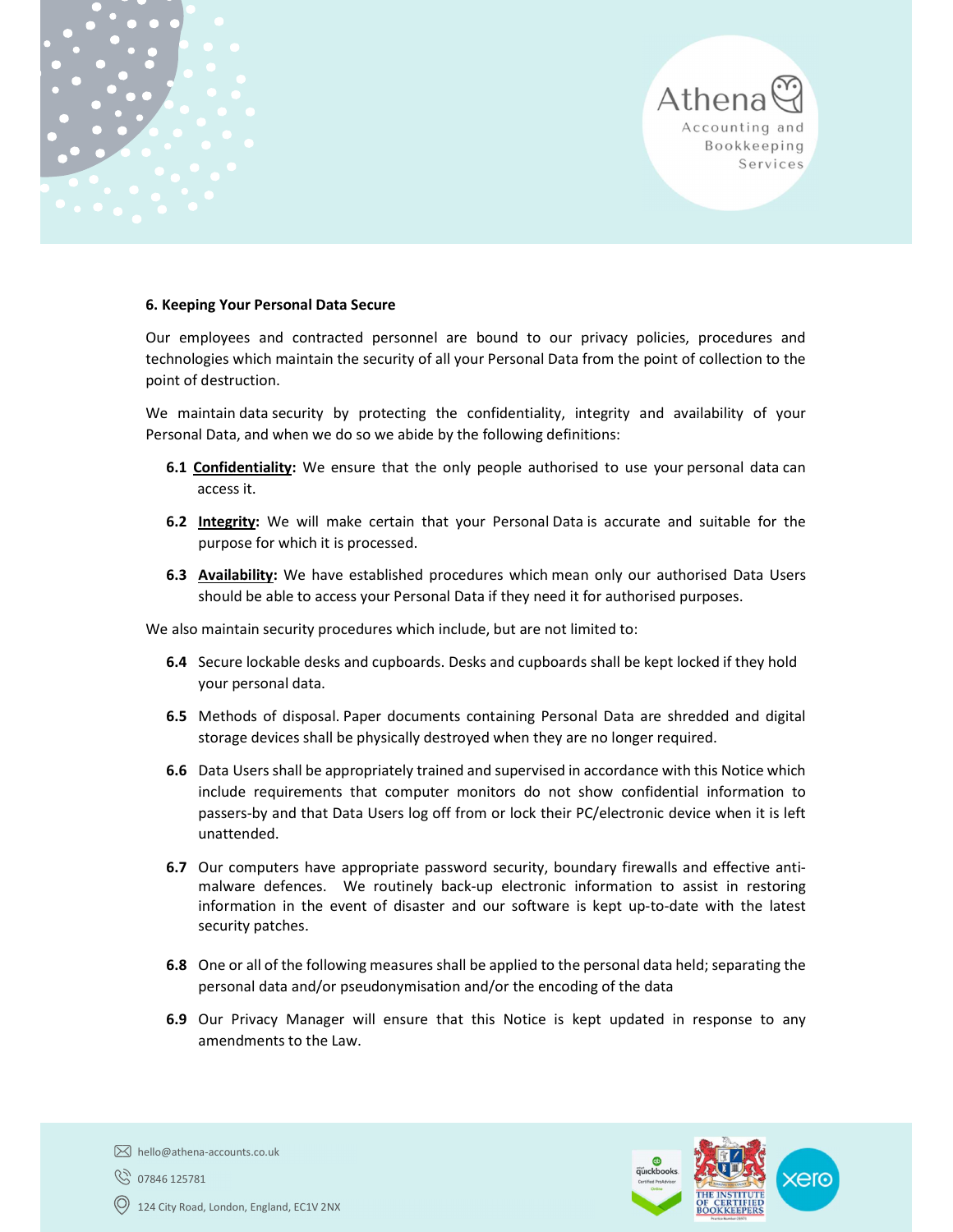



We shall take appropriate security measures against unlawful and/or unauthorised processing of personal data, and against the accidental loss of, or damage to, your Personal Data.

We shall only transfer your Personal Data to a Data Processor (a Data User outside our business) if the Processor agrees to comply with our procedures and policies, or if the Processor puts in place security measures to protect Personal Data, which we consider adequate and are in accordance with the Enactments.

#### Transferring the Personal Data out of the EEA

We shall only transfer any Personal Data we hold to a country outside the European Economic Area ("EEA"), if one of the following conditions applies:

- The country to which your Personal Data shall be transferred ensures an adequate level of protection and can ensure your legal rights and freedoms.
- You have given your consent that your Personal Data is transferred.
- The transfer is necessary for one of the reasons set out in the Enactments, including the performance of a contract between you and us, or to protect your vital interests.
- The transfer is legally required on important public interest grounds or for the establishment, exercise or defence of legal claims.
- The transfer is authorised by the ICO and we have received evidence of adequate safeguards being in place regarding the protection of your privacy, your fundamental rights and freedoms, and which allow your rights to be exercised.

The Personal data we hold may also be processed by staff operating outside the EEA who work for us or for one of our suppliers. Those Data Users may be engaged in, among other things, the fulfilment of contracts with you, such as the processing of payment details and/or the provision of support services.



hello@athena-accounts.co.uk

**8** 07846 125781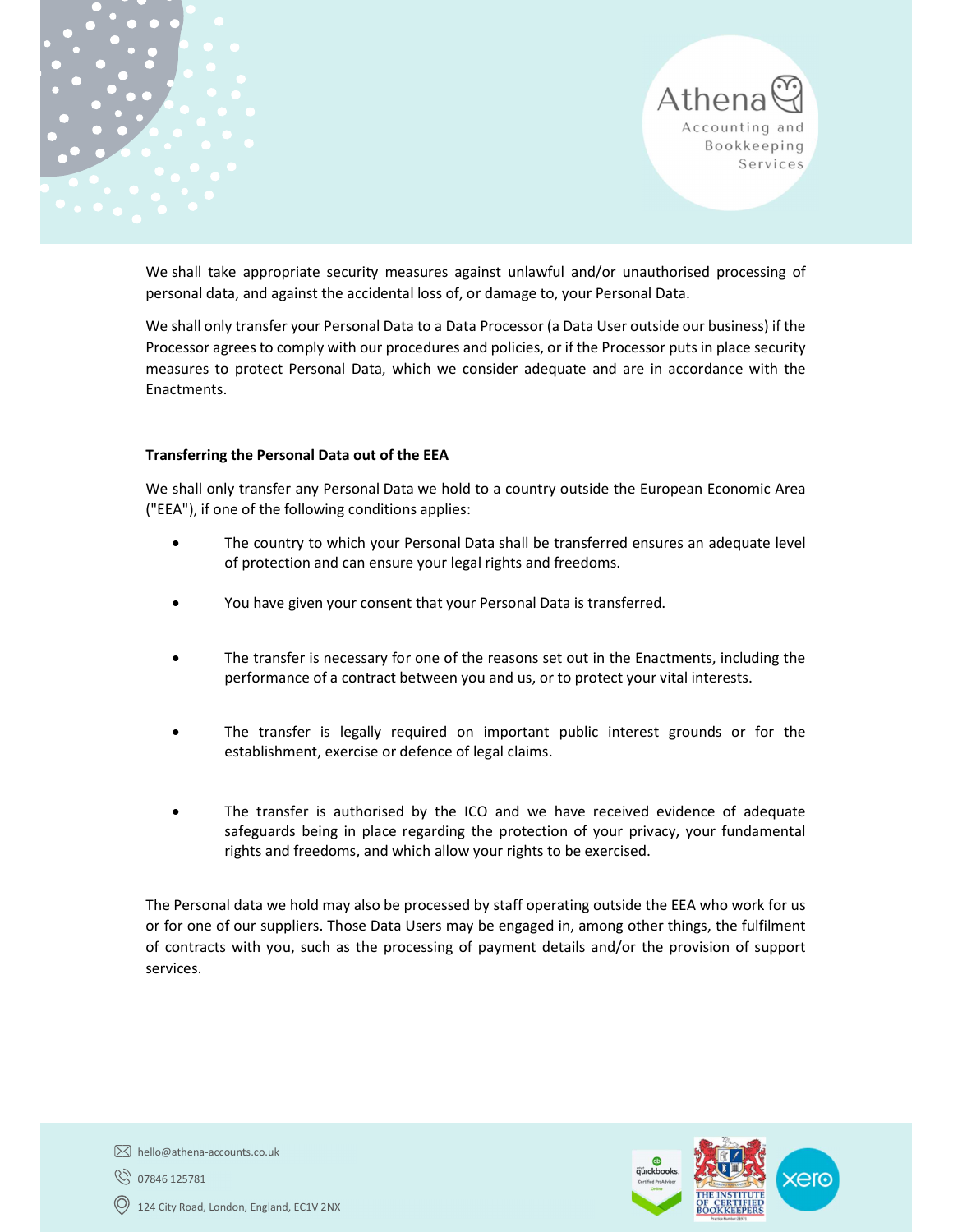



#### How We Will Use Your Personal Data

We will only collect and process your Personal Data to the extent that it is needed to fulfil our operational and contractual needs or to comply with any legal requirements.

We shall access and use your Personal Data in accordance with your instructions and as is reasonably necessary:

- to fulfil our contractual obligations and responsibilities to you;
- to provide, maintain and improve our bookkeeping services;
- if we intend to use your personal data for the advertising and marketing of our services and/or the services of our affiliates. We shall seek your separate express consent and you are entitled to opt out of these services at any time; and
- to respond to your requests, queries and problems;
- to inform you about any changes to our services and related notices, such as security and fraud notices.

#### When We May Share Your Personal Data

There are times when we may need to share your Personal Data. This section discusses how and when we might share your Data.

In the course of us fulfilling our role as your bookkeeper it will be necessary for us to disclose your Personal Data in certain situations:

- In our role as your bookkeeper we may need to share your Personal Data with certain bodies to fulfil our contract with you such as your suppliers, contractors and sub-contractors, HMRC, ICB and other governmental, regulatory bodies.
- We use the following software providers to process electronic data, including personal data: Xero, Intuit Quickbooks, Hubdoc, Autoentry, Nomisma. These providers state that they are



 $[\overline{\times}]$  hello@athena-accounts.co.uk 07846 125781 124 City Road, London, England, EC1V 2NX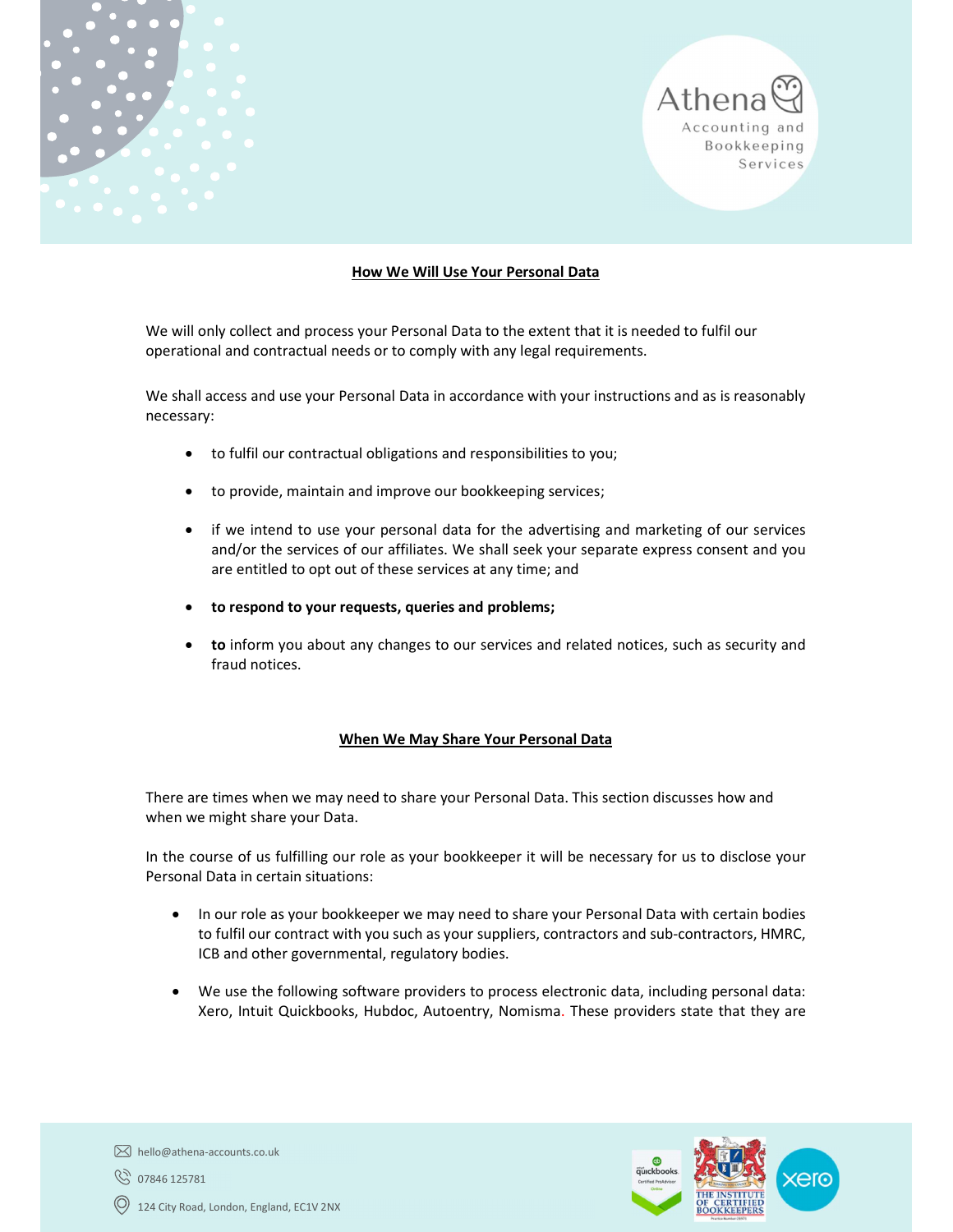



GDPR compliant and/or apply equivalent/adequate safeguards. Their privacy notices can be found here:

- https://www.xero.com/uk/about/legal/privacy
- https://www.hubdoc.com/privacy-policy
- https://www.intuit.com/privacy/statement
- https://www.autoentry.com/privacy-policy
- https://www.nomisma.co.uk/privacy-policy/
- If we are under a duty to disclose or share your Personal Data in order to comply with any legal obligation, lawful requests, court orders and legal process.
- To enforce or apply any contract or other agreement with you.
- To protect our rights, property, or safety and that of our employees, members, or others, in the course of investigating and preventing money laundering and fraud.

# Your Rights and Requests Concerning Your Personal Data

We will process and manage all your Personal Data in line with your rights; in particular your rights to:

- request access to any data we hold about you;
- prevent the processing of your Personal Data for direct-marketing purposes, if so instructed;
- ask to have inaccurate Personal Data amended;
- be forgotten, and have all relevant Personal Data erased (subject to our overriding legal obligations);
- prevent processing which is likely to cause damage or distress to you or anyone else;
- request certain restrictions on the processing of your Personal Data;
- receive a copy of your Personal Data and/or request a transfer of your Personal Data to another Data Controller;



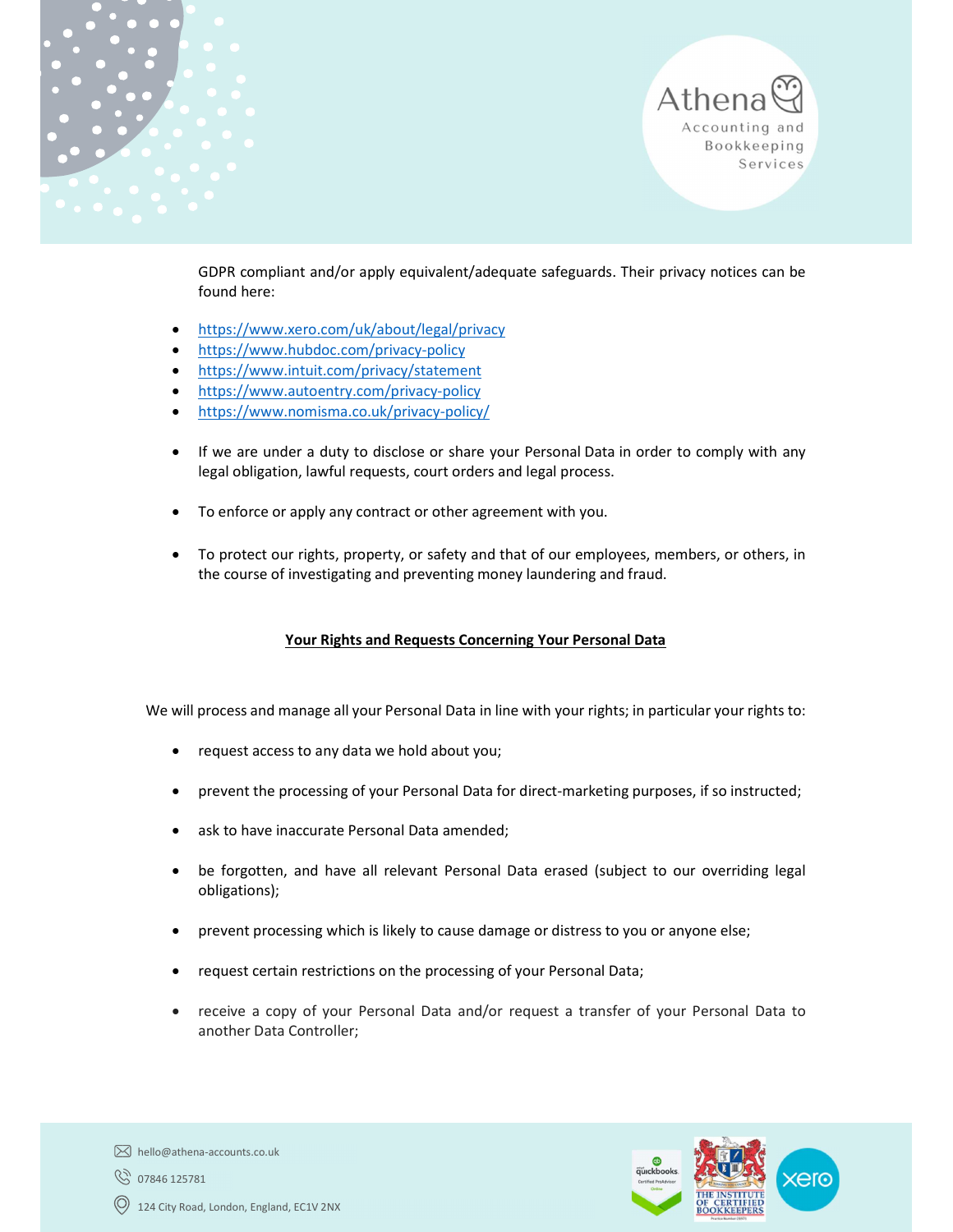



- not be subject to automated decision making;
- be notified of a data security breach which affects your rights and freedoms, without undue delay;
- if you have provided your express consent that your Personal Data may be processed for marketing and advertising purposes, you are entitled to withdraw that consent. Such a withdrawal will not affect any processing of the data completed before consent was withdrawn; and
- to make certain requests to us concerning how your Personal Data is managed.

#### Access and portability requests

You are entitled to request access to your Personal Data unless providing a copy would adversely affect the rights and freedoms of others.

You can also request information about the different categories and purposes of data processing; recipients or categories of recipients who receive your Personal Data, details on how long your Personal Data is stored for, information on your Personal Data's source and whether the Data Controller uses automated decision-making.

You also have "Data Portability" rights which includes the right to request a copy of your Personal Data be sent to you or transmitted to another Data Controller.

#### Correction requests

You are entitled to request we correct or complete your inaccurate or incomplete Personal Data without undue delay and we will update the information and erase or correct any inaccuracies as required.

#### Erasure requests



hello@athena-accounts.co.uk

07846 125781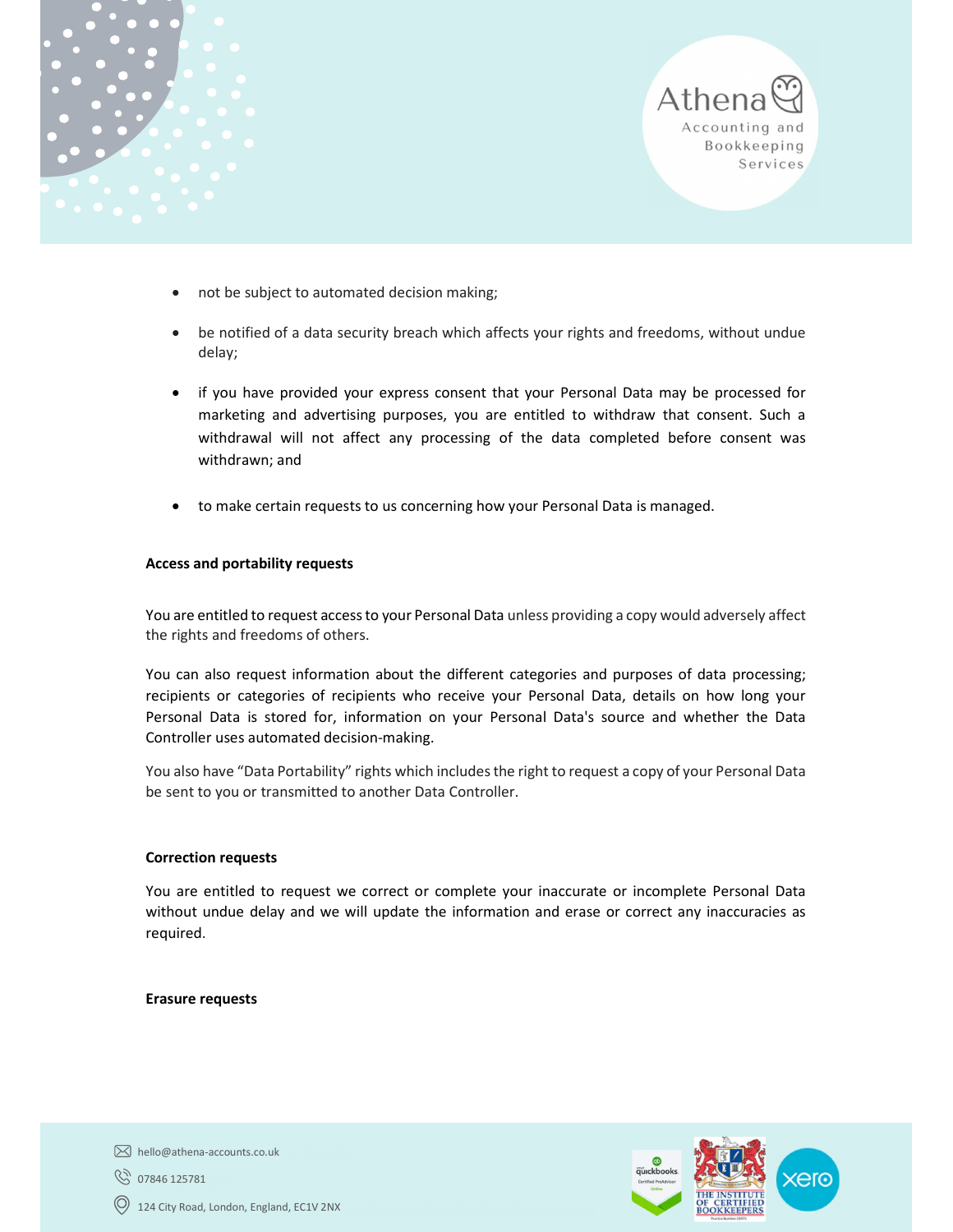



You can exercise your "right to be forgotten" and can request we erase your Personal Data. Once receiving a request we must erase the Personal Data without delay, unless an exception applies that permits us to continue processing your data. Details of such exceptions are contained in the Enactments and include situations where we might need to retain the information to carry out our official duties and/or comply with legal obligations and/or for the establishment of exercising or defending legal claims, or it is in the public interest to retain your Personal Data.

#### Restriction requests

You may request restrictions be applied to the processing of your Personal Data for some specific reasons such as you contest the accuracy of the data, the processing is unlawful or if we no longer need to process your Personal Data. You can also request restrictions be applied if the processing is being done for public interest or third party reasons.

If such a request is received we can continue to store your Personal Data, but may only process it under certain circumstances, such as: you give consent for us to continue processing your data, we need to establish, exercise, or defend legal claims or we need to protect the rights of another individual or legal entity or for important public interest reasons.

#### Objection requests

You may also object to your Personal Data being processed under certain circumstances, including for direct marketing purposes and profiling related to direct marketing.

If we receive such an objection we will stop processing your Personal Data unless we can show a compelling legitimate ground for processing your Personal Data which overrides your interests and the basis of your request.

#### Your Telephone Queries and Requests

When receiving telephone enquiries, in which Personal Data is requested we will only verbally disclose Personal Data held on our systems if we can confirm the caller's identity so as to ensure that the data is only given to a person who is entitled to receive it.

We may suggest that a caller put their request in writing to assist in establishing the caller's identity, and to enable us to clearly record the nature of the request and to assist in further identity checks.



hello@athena-accounts.co.uk

**8** 07846 125781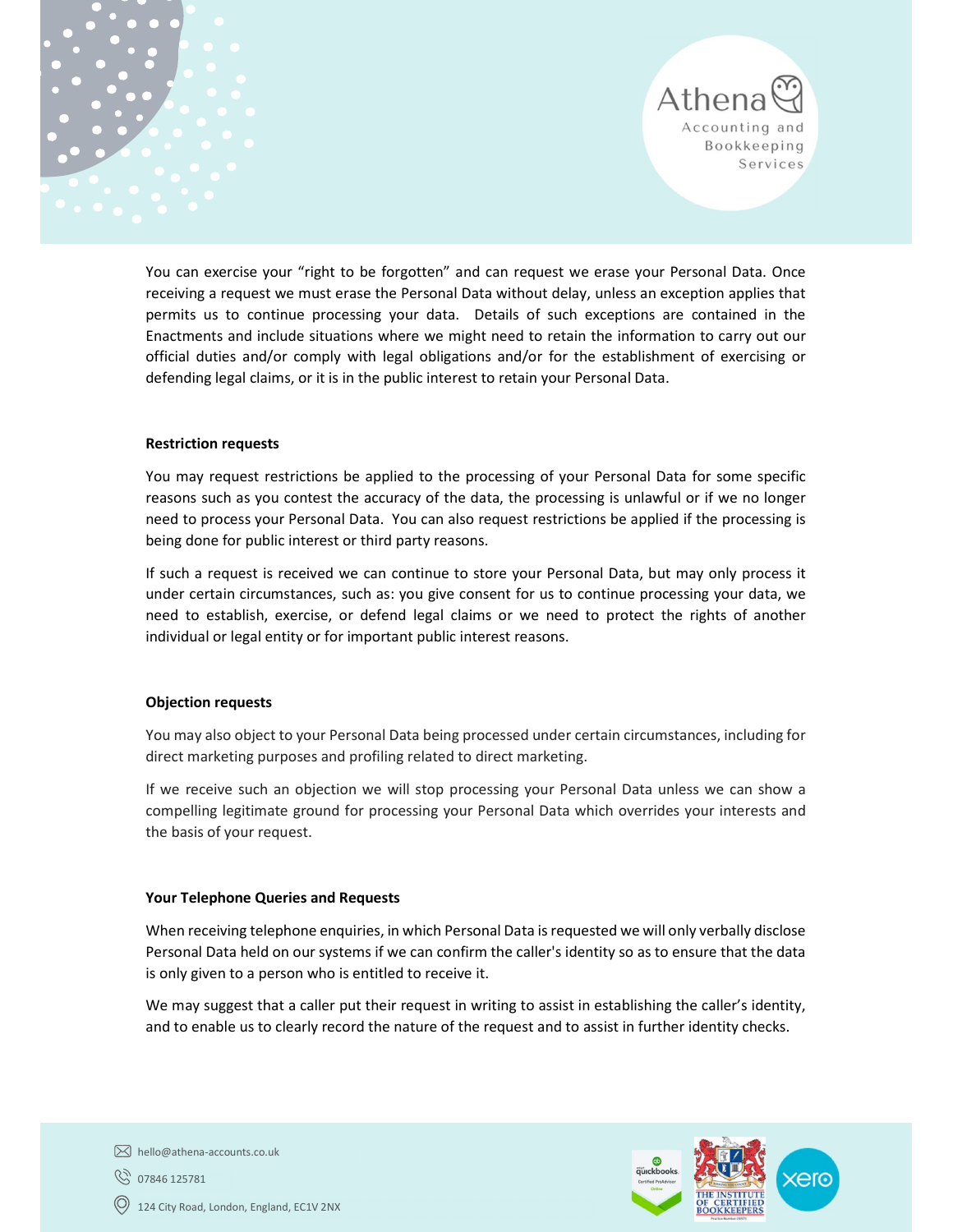



If we have reasonable doubts about the identity of the person making the request, we may request additional information to confirm the caller's identity.

#### Your Written Queries and Requests

When responding to written requests Personal Data will only be disclosed if we can confirm the identity of the sender and/or sufficient supporting evidence is provided by the sender establishing their identity.

#### Responding to Your Requests

Upon receiving a request from you concerning your Personal Data, we will respond within one month of receiving the request by email (unless you request a response in an alternative format).

If we are unable to immediately comply with your request we will inform you within our response stating whether we need to extend our response time (for up to a maximum of two months), along with an explanation for the delay.

If we do not take any action within one month after receiving your request, you are entitled to request an explanation from us as to why no action was taken and you may make a complaint to the ICO: Information Commissioner's Office, Wycliffe House, Water Lane, Wilmslow, Cheshire SK9 5AF (Tel: 0303 123 1113) (email: casework@ico.org.uk).

We will not be entitled to charge for the provision of your personal data, unless the requests are manifestly unfounded or excessive, particularly if it is repetitive in which case we may refuse to act on the request, or apply fees to cover the associated administrative costs.

#### Your Complaints

If you feel that your questions or concerns regarding your Personal Data have not been dealt with adequately or that your request has not been fulfilled by us, you can use our complaints procedure, by emailing us at hello@athena-accounts.co.uk.

If, at the conclusion of our complaints procedure you do not feel that we have adequately dealt with your complaint you may make a complaint directly to ICO: Information Commissioner's Office, Wycliffe House, Water Lane, Wilmslow, Cheshire SK9 5AF (Tel: 0303 123 1113) (email: casework@ico.org.uk).



07846 125781